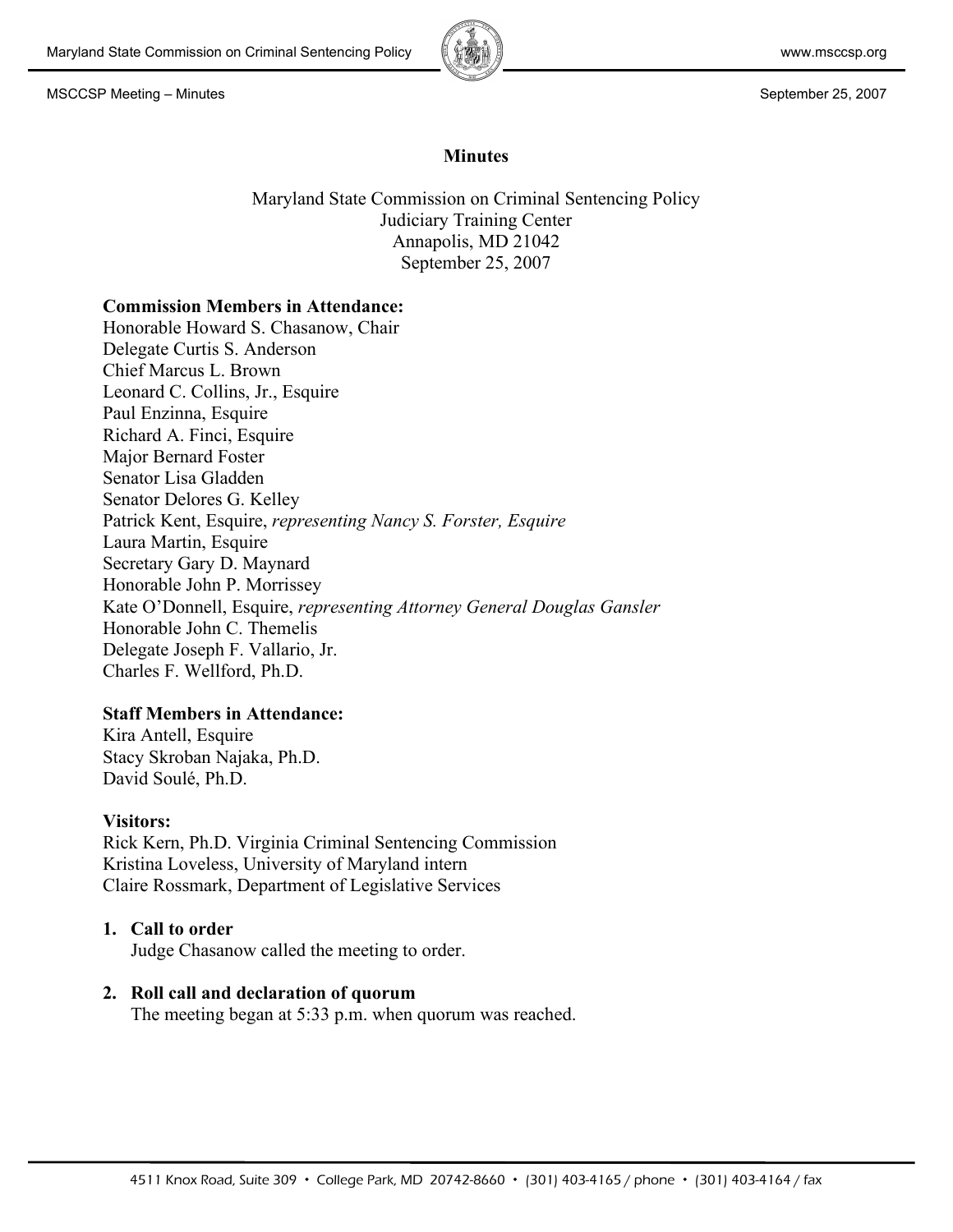

# **3. Presentation from Rick Kern, Director, Virginia Criminal Sentencing Commission – Risk Assessment as a Tool for Sentencing**

Judge Chasanow welcomed the Commissioners and introduced Rick Kern, Director, Virginia Criminal Sentencing Commission who would be presenting on Virginia's risk assessment tool.

Dr. Kern discussed the make up of the Virginia Criminal Sentencing Commission (VCSC) as being organized under the judiciary branch and described the members' affiliations. Dr. Kern offered that the VCSC was well-funded and Senator Kelley asked if Dr. Kern could share a copy of the VCSC budget to aid in efforts to obtain funding for the MSCCSP.

Dr. Kern next focused on the development of the risk assessment tools for use at sentencing. He noted that it is clear that judges have long performed an informal risk assessment at sentencing. The VCSC tools provide a formalized method based on an actuarial risk model, to suggest how an offender should be sentenced within a voluntary sentencing guidelines framework. Virginia currently uses two risk assessment tools. The first is used for non-violent offenders to identify and divert incarceration bound offenders into alternatives to incarceration and the second is used for sex offenders to identify where calculated guidelines should be adjusted upwards to address a continued public safety risk. The risk assessment tools identify different characteristics of offenders that are common among those likely to recidivate. The goal was to provide judges with tools that were broadly accurate and could assist in sentencing decision making.

# a. Non-Violent Offenders Risk Assessment

The non-violent offender risk assessment tool was developed at the request of the Virginia legislature which asked the VCSC to develop a tool that would divert 25% of non-violent prison bound offenders away from incarceration without decreasing public safety. The VCSC conducted a retrospective study of non-violent offenders sentenced to incarceration to identify characteristics common to those who recidivated at a high rate. The VCSC then developed a tool which was pilot tested across the Commonwealth. The tool was refined in a second analysis.

The non-violent risk assessment tool as developed, and currently in use, is an easy to complete, brief analysis that assigns points if the offender at sentencing shares certain characteristics with those who were found likely to recidivate. Characteristics include offense type, age, marital status, recent arrests and convictions, among others. If the score is below a threshold, the otherwise incarceration bound offender is recommended for alternatives to incarceration. If the score is above the threshold, he is not recommended. In either event, sentencing guidelines and incarceration decisions remain strictly voluntary and at the judge's discretion.

An independent evaluation has suggested that annual savings could range from \$3.7 to \$4.5 million annually in monies not used to incarcerate these non-violent low risk offenders.

# b. Sex Offender Risk Assessment

The Virginia Legislature asked the VCSC to develop a risk assessment tool for use within the special population of sex offenders that could be used to help identify an appropriate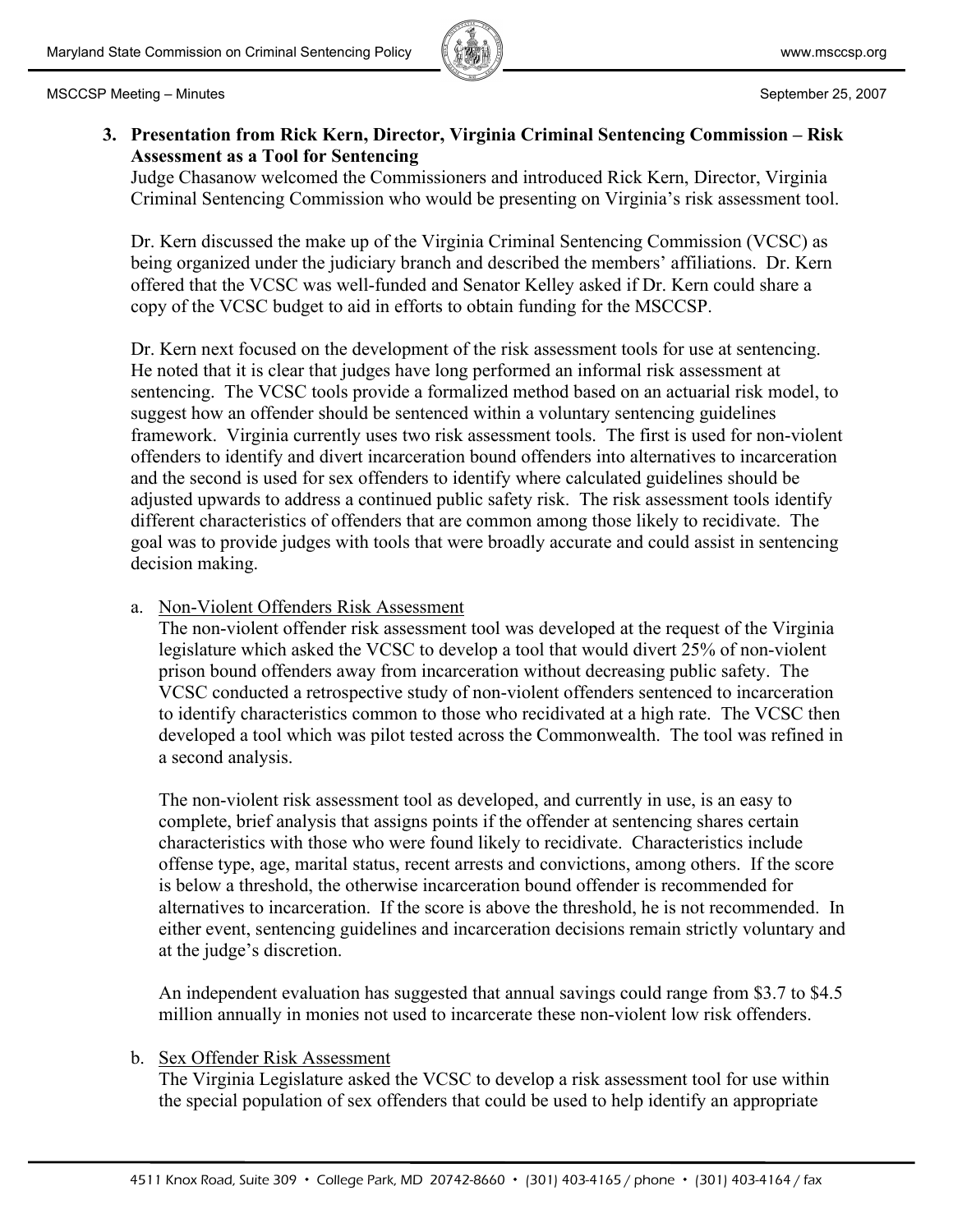

range of sentences. The VCSC conducted a retrospective study of sex offenders to identify characteristics common among those who recidivate.

Similar to the non-violent offender risk assessment tool, the sex offender tool currently in use is an easy to complete, brief analysis that assigns points if the sex offender at sentencing shares certain characteristics with those sex offenders who were found likely to recidivate. The characteristics include, age, education, victim/offender relationship, and location of the offense, among others. However, unlike the non-violent offender risk assessment tool, if the score is above a certain threshold, the guidelines are adjusted upwards to suggest a longer sentence and the guidelines are never adjusted downwards for shorter sentences.

Dr. Kern touched briefly on legal challenges to the assessment tools which have focused primarily on the sex offender assessment tool. These challenges have been dismissed by Virginia courts which have relied on the fact that the Virginia sentencing guidelines, and indeed all sentencing decisions, continue to be at the judge's discretion.

Judge Chasanow opened the floor for questions.

Dr. Wellford asked why the sex offender risk assessment offered no reduction in recommended sentence for an offender who scored below a specific threshold. Dr. Kern responded that such decision was political in nature. He described the environment during which the sex offender risk assessment was created, explaining that this tool was always anticipated to increase sentences. The sex offender tool was in part, an attempt to prevent adoption of a statute permitting civil commitment for some sex offenders. It was thought that the sex offender tool would permit much longer "within guidelines sentences" for those sex offenders deemed likely to recidivate and be adopted in lieu of civil commitment. Instead, civil commitment and this tool were both authorized.

Mr. Collins asked if there was discussion about whether gender is an appropriate characteristic to use and whether there was any discussion about the use of race as a characteristic. Dr. Kern responded that there was discussion on both topics, but ultimately they felt that while gender was an appropriate characteristic, race was merely a proxy for other measures such as socioeconomic status and was not appropriate.

Delegate Anderson asked if there are mandatory minimums for sex offenders in Virginia. Dr. Kern explained that there are few mandatory minimums in Virginia. This is in part because of the structure of their legislative system which requires the sponsor of any bill to explain how he/she would fund such bill in response to a fiscal note prepared by the VCSC indicating the cost of a bill. The VCSC drafts a fiscal note for any relevant proposed legislation explaining the anticipated costs to the Commonwealth. Ms. Martin also explained that unlike in Maryland, Virginia's truth in sentencing laws require that offenders serve 85% of their sentence. Dr. Kern agreed with this statement.

Senator Kelley asked a follow up regarding fiscal notes. She asked if Dr. Kern could provide copies of some of these fiscal notes to the MSCCSP so they can perhaps be used as a guide for Maryland.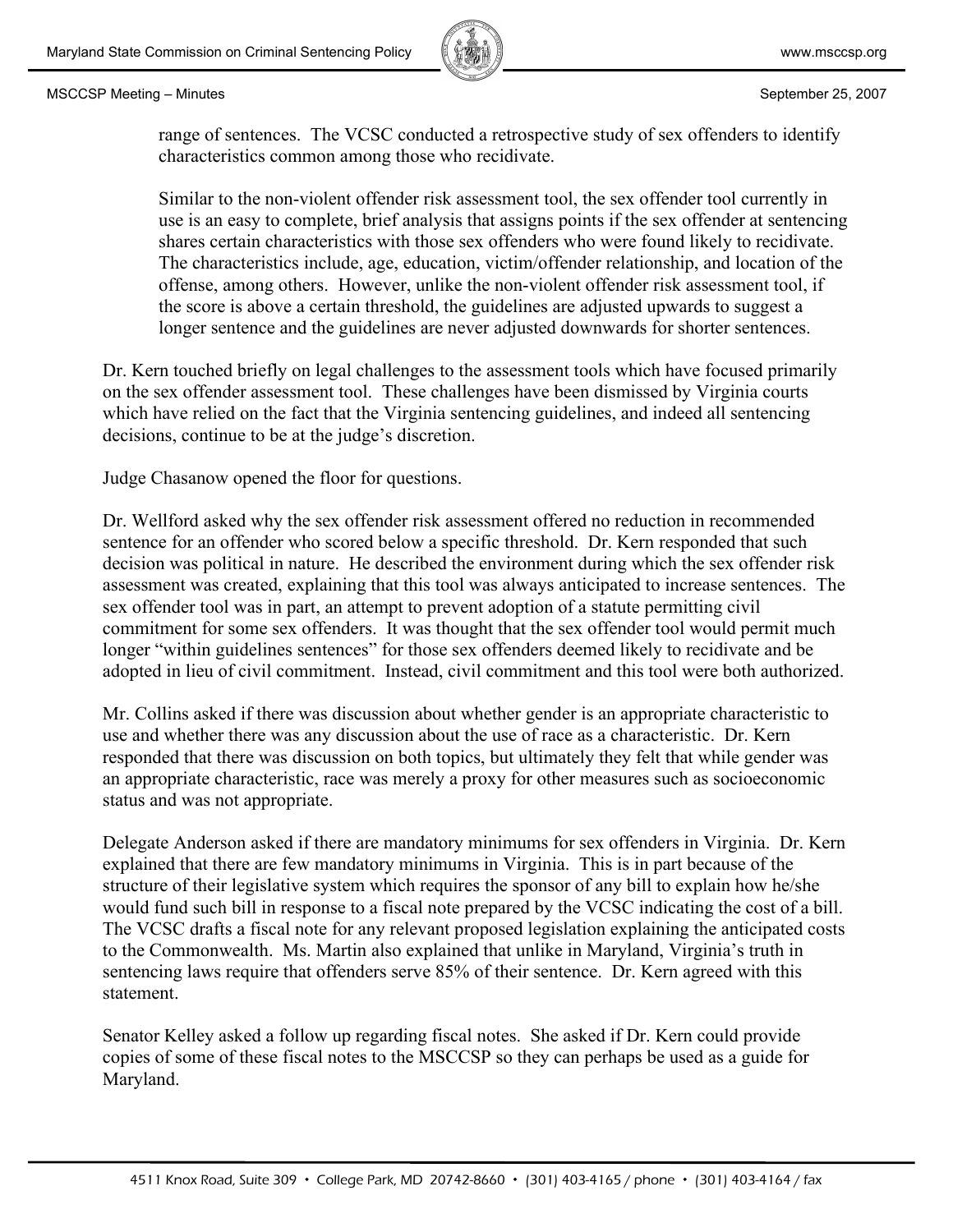

Dr. Soulé noted that the MSCCSP staff has been working with Applied Research Services, Inc. to develop a correctional simulation model which is nearly complete and will assist in making fiscal projections.

Mr. Kent asked if VCSC's risk assessment tools and their development process was subjected to peer review in any published articles. Dr. Kern responded that it had been, and Dr. Soulé noted that he had forwarded copies of two peer reviewed articles to the Commissioners.

Mr. Finci offered that he had seen psychologically based assessment tools used for sex offenders and asked for information on how Virginia's sex offender tool, which is statistically based, compares. Dr. Kern explained that sex offenders are the most difficult group to study, in part because of the secretive nature of their crimes. He suggested that the advantages of the VCSC tool include that it was developed using a broader definition of recidivism and covering a longer period of time than some traditional psychological assessment tools. He questioned whether these psychological tests use a large enough sample for a long enough period of time to get accurate results.

Judge Chasanow thanked Dr. Kern again for his presentation. Judge Chasanow indicated that the Commission would be grateful if Dr. Kern would provide copies of the fiscal notes and the VCSC's budget. Judge Chasanow reminded the Commission that the MSCCSP staff has copies of the VCSC assessment tools should anyone wish to examine them.

## **4. Approval of minutes, July 24, 2007 meeting**

The minutes were approved as submitted.

# **5. Report from the Executive Director – Dr. David Soulé**

Dr. Soulé began by introducing student intern Kristina Loveless who was observing the meeting.

- a. Dr. Soulé gave a brief update regarding the Guidelines changes and additions adopted at the last meeting. He indicated that the proposed regulations would be published in the September 28, 2007 edition of the Maryland Register and that December 7, 2007 would be the earliest date that the new regulations could go into effect. Dr. Soulé suggested that the Commission may want to choose a more standard start date such as December 15, 2007 or January 1, 2007.
	- The Commission unanimously agreed that January 1, 2007 would be an appropriate start date.
- b. Dr. Soulé also notified the Commissioners that there is an open position on the MSCCSP staff for the dual position of office administrator/training coordinator and encouraged the Commissioners to direct interested applicants to the announcement at www.msccsp.org for more information.

# **6. Report from the Guidelines Subcommittee – Dr. Charles Wellford**

a. Proposal to add SID number to guidelines worksheet

Dr. Wellford directed the Commissioners to the corresponding memorandum which suggests that adding the SID number to the guidelines worksheet would assist in the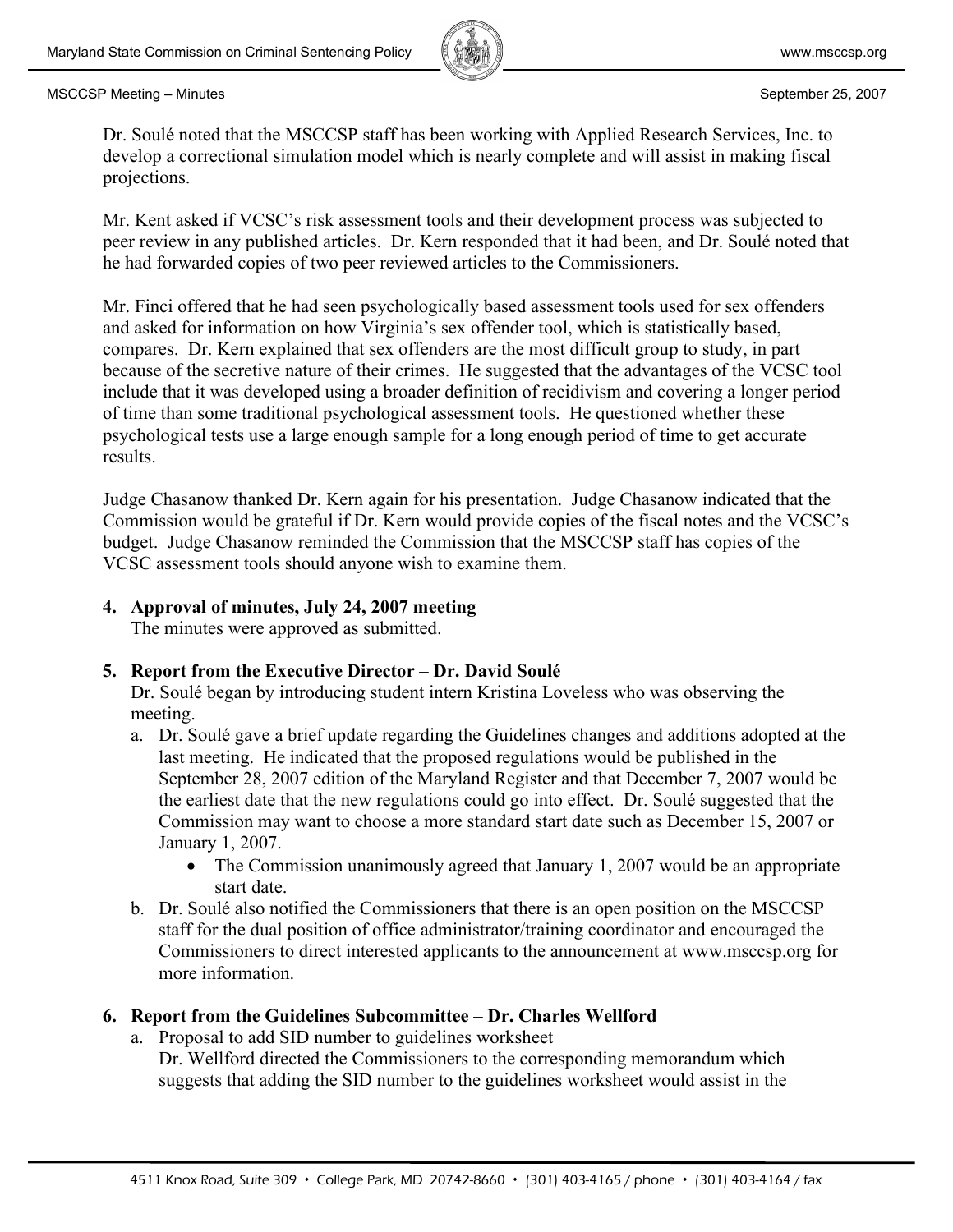

matching of data for the Correctional Simulation Model which is now in the final stages of development.

The Subcommitte approved this addition and agreed this would be a positive change and generally easily implementable despite the fact that it may create new procedures in at least one jurisdiction.

Senator Gladden asked if every inmate gets an SID number. Dr. Soulé responded that such number is assigned at arrest. Ms. Antell added that there are non-criminal reasons for the assignment of an SID and stated that an SID is created any time an individual has fingerprints sent to the central registry for any reason which can then be matched at arrest.

Ms. Gladden explained that the SID number can vary in digits and asked if there is standardization. Ms. Antell indicated that this number is in common use by the Department of Public Safety and Correctional Services and suggested that the DPSCS likely has a method of standardization. Dr. Wellford stated that in an audit they did approximately seven years ago, the SID was missing in approximately 20% of the cases but that in a second and more recent audit, that there were virtually no Circuit Court case files missing the SID.

Mr. Finci asked where one could find the SID number. Dr. Soulé responded that it is located on the criminal rap sheet. Senator Gladden indicated that it is on the CJIS report.

Discussion being there ended, the motion to add the SID number to the guidelines worksheet passed unanimously.

b. Proposal to add language to COMAR indicating that the guidelines and offense seriousness category in effect at time of sentencing shall be used to calculate the sentencing guidelines Dr. Wellford introduced this proposal which would formalize the standing policy of the MSCCSP to use the guidelines in effect at the time of sentencing by promulgating such a rule through COMAR and revising language in the Guidelines Manual. Senator Kelley noted that the MSCCSP had sought the advice of counsel, namely Stuart M. Nathan, Assistant Attorney General, Counsel to the Department of Public Safety & Correctional Services and by extension the MSCCSP. Senator Kelley suggested that such an adoption made sense.

Mr. Finci noted that the federal sentencing guidelines, when they were mandatory, had language that required use of the guidelines in effect at the time of the offense if such guidelines were more favorable to the offender in order to avoid ex post facto concerns. He noted that the federal sentencing guidelines have since changed to advisory and that there have been at least two decisions on this point but no complete agreement as to whether there are ex post facto concerns inherent in an advisory or voluntary guidelines sentencing scheme. He suggested adoption of the proposal accompanied by a warning to attorneys that there may continue to be ex post facto concerns. Mr. Finci suggested that the memorandum prepared by Mr. Nathan seems to rely on case law that is not directly on point.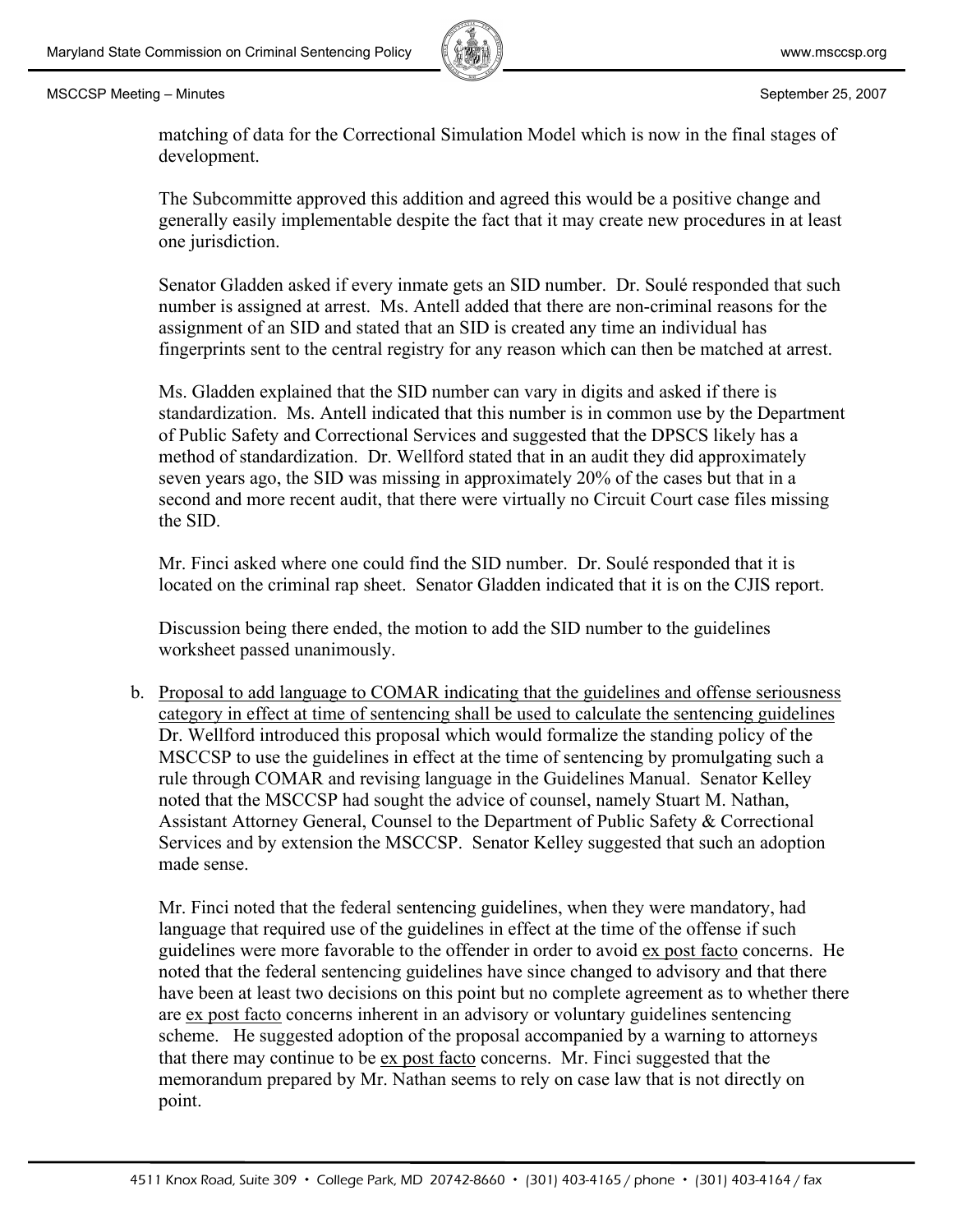

Ms. O'Donnell, indicated that while not in the same division of the Attorney General's office as Mr. Nathan, that she had reviewed his memorandum and disagreed with Mr. Finci's assessment that the case law was not on point. She referred specifically to United States v. Davenport, 445 F.3d 366 (4th Cir. 2006) and United States v. Demaree, 459 F.3d 791, 793 (7th Cir. 2006) which she felt were relevant. Mr. Finci suggested that Davenport could be distinguished on its facts and that while Demaree did state that the now advisory federal sentencing guidelines no longer implicated ex post facto concerns, that this has not been echoed in other federal circuits.

Ms. O'Donnell stated that the key point of **Davenport** related to whether the defendant was on notice as to the maximum sentence and that a COMAR regulation explicitly stating the Commission's policy would broadcast the maximum sentences and seem to be in keeping with this holding. Senator Kelley agreed that using the guidelines in effect at the date of sentencing made sense to her given the fact that legislation continues to shift.

Mr. Finci recognized that in practice, not using the guidelines in effect at the date of sentencing poses too great a challenge but he was simply suggesting that the language be accompanied by an ex post facto warning. However, he conceded that perhaps it is simply the responsibility of defense counsel to remind the judge about ex post facto concerns.

Dr. Soulé noted that the despite any guidelines calculation, the upper range of any sentence cannot exceed the statutory maximum in effect at the time of the offense.

The motion was unanimously approved.

c. Proposal to adopt language in COMAR regarding adjustment of guidelines ranges due to mandatory minimum penalties

Dr. Wellford introduced the proposal which developed from comments at a prior Guidelines Subcommittee meeting where a former member of the Commission noted the difference between non-suspendable mandatory minimum sentences and suspendable mandatory minimum sentences. It was recognized that the language in the Guidelines Manual and COMAR did not specifically address this distinction and should be revised for clarity to distinguish between those offenses where there is no minimum, those with suspendable minimums, and those with non-suspendable mandatory minimums. The proposal contains COMAR revisions and revisions to the Manual as to how one should respond to such offenses.

The motion was unanimously approved.

Dr. Soulé thanked Mr. Collins and Mr. Kent for their efforts in reviewing and updating a list of offenses which identified suspendable and non-suspendable mandatory minimum offenses. He added that the Guidelines Offense Table will be revised to clearly distinguish between suspendable and non-suspendable offenses in the next COMAR update.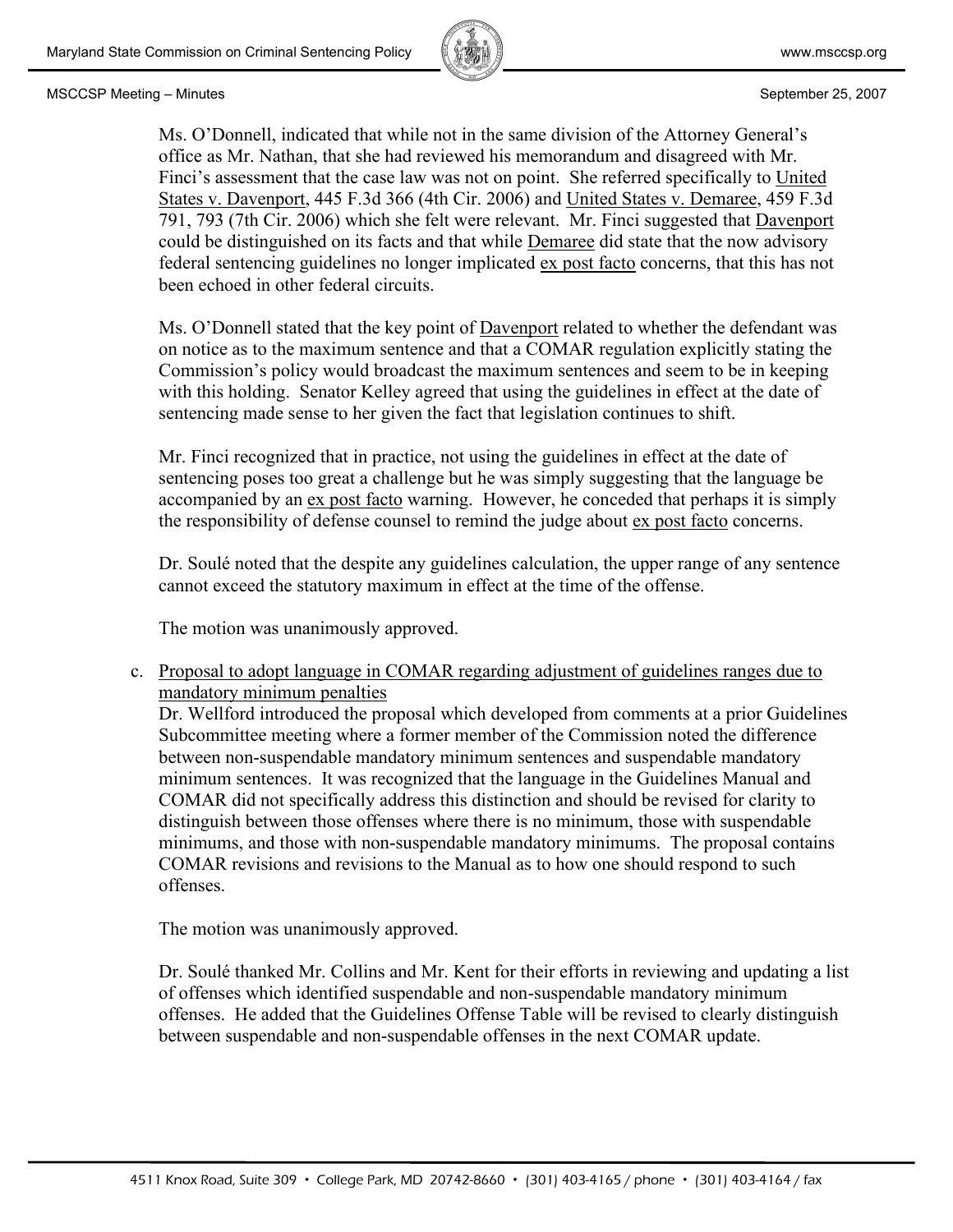

d. Proposal to adopt new chapter regarding special applications in calculating the guidelines in the Maryland Guidelines Manual

Dr. Wellford introduced the new chapter as one that clarifies some of the more complicated instances of sentencing guidelines calculations. He noted that these are existing guidelines rules but the new chapter makes these instances clearer in the manual, addresses questions often received by the staff, and responds to situations where the staff may receive inaccurately calculated guidelines worksheets.

Senator Kelley added that this addition would likely be helpful in the training of new judges.

The motion was unanimously approved.

**7. Update on new Subcommittee on Sentencing Drug Offenders – Delegate Curtis Anderson** Delegate Anderson spoke about two meetings and noted that he hoped he was reaching all members of the Subcommittee on Sentencing Drug Offenders.

The first meeting was held on Monday, September 24, 2007, and was a briefing on the status of drug abuse, sentencing, and treatment in Maryland for "stakeholders." This meeting was attended by Delegate Anderson as well some of the other members of the Subcommittee. Delegate Vallario sent Claire Rossmark as his representative, and Senator Gladden also attended. Also in attendance were two judges from Baltimore City and Prince Georges County.

There is another meeting scheduled for Tuesday, October 16, 2007, at Cross Keys in Baltimore City. At this meeting, Hirsch Goldberg, Public Affairs Officer from Baltimore Substance Abuse Systems, Inc. will brief the Subcommittee. Mr. Collins noted that he had not been informed of either meeting and asked to be added to the list.

Delegate Anderson noted that he felt that each member of the Subcommittee brings certain degrees of knowledge about the situation and that this is not a two-sided debate but rather a multi-faceted problem that requires input from all interested parties. His goal was to get the Subcommittee briefed on the issue before they begin to tackle the problem. He added that hopefully, after the briefings, they will begin to generate proposals and other meaningful products.

Judge Chasanow mentioned that the Subcommittee may want to look at the Virginia risk assessment tool as they move forward.

Senator Kelley referred to the Drug Policy Institute briefing that the Commission received last year and suggested that the Subcommittee may want to examine that study as well. Delegate Anderson responded that the presenter of that briefing was present at the initial meeting on September 24, 2007 and that he will distribute that briefing to the Subcommittee members.

Judge Morrissey asked if Dr. Soulé could create a universal email list so the Subcommittee members can communicate amongst each other. Dr. Soulé responded that the list had been generated and that he would send it to all Subcommittee Members.